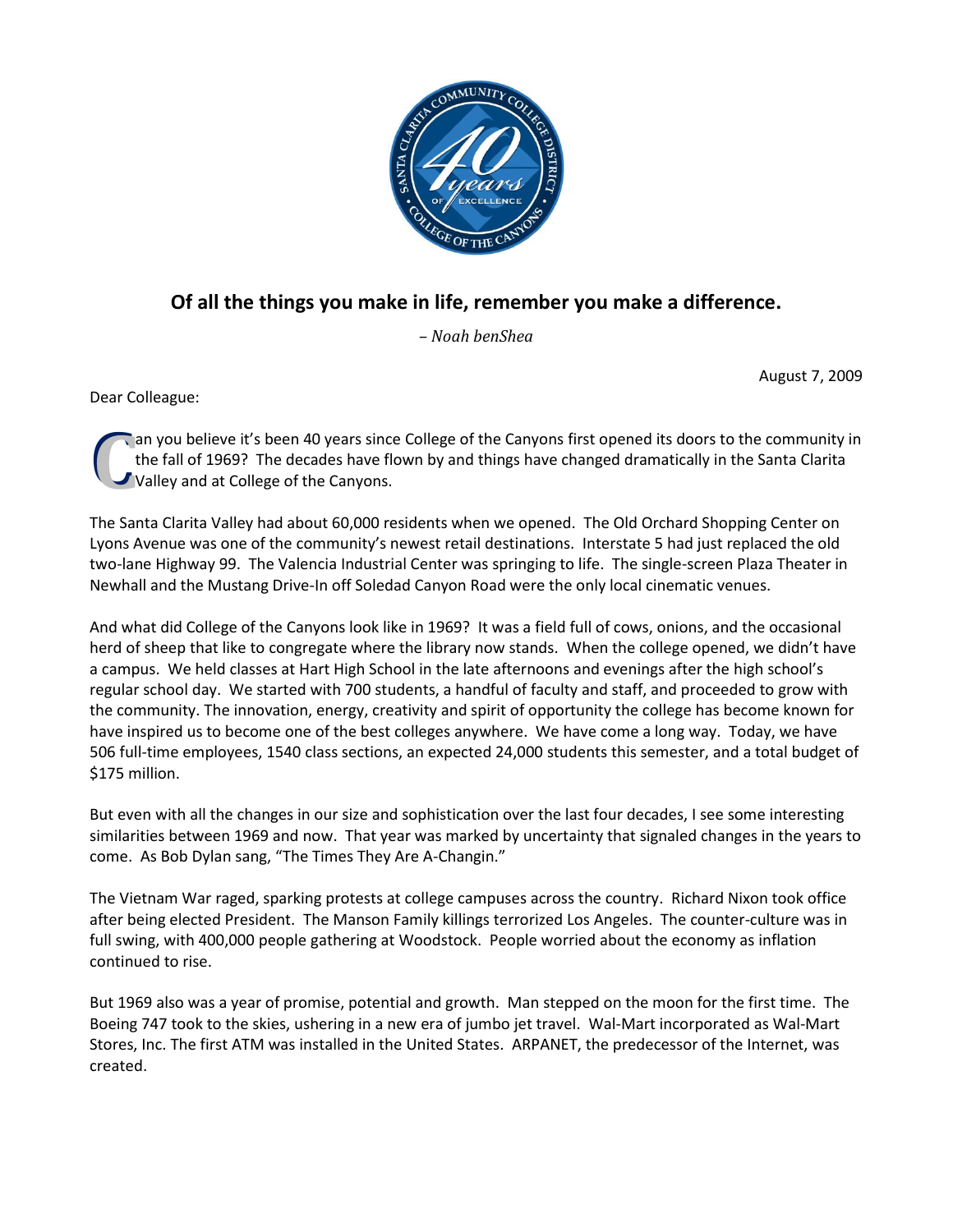*Fulfilling Dreams for 40 Years* 

We have our own uncertainties today as we face a sputtering economy, historic levels of unemployment, and an unprecedented state budget deficit, and the challenges of access to higher education. But there are promising opportunities available to us as well, like economic stimulus funds, the opportunity to restructure public policy, and the President's recognition of the vital role community colleges play in boosting the American economy.

Closer to home, we are fortunate to be located in the Santa Clarita Valley. Though not immune to the current economic climate, the community we serve offers opportunities not found elsewhere. It is the safest city of its size in Los Angeles County and the United States, and boasts the lowest unemployment rate in Los Angeles County among cities with populations over 100,000.

New businesses continue to open their doors as the City of Santa Clarita saw a 56 percent year-over-year increase in the number of Certificates of Occupancy issued in April 2009. The area continues to be a magnet for film and television production. The economic impact from location filming during the first third of 2009 was 98 percent above the impact recorded during the same time period last year.

Unlike other cities across the country with populations greater than 100,000 where the high school dropout rate approaches 50 percent, it is less than 1 percent in Santa Clarita. Clearly, education is a high priority in Santa Clarita, and more and more people are choosing College of the Canyons as an affordable and high quality option for higher education.

Now, 40 years after we began serving the Santa Clarita Valley, we are taking the initiative and surging forward to create new opportunities and build on the momentum we see in our community. As an employee of College of the Canyons, you deserve credit for providing the energy and initiative that fuels our development and forward motion, for contributing to creating an environment where people can pursue opportunities, take the next steps, open doors and create futures. Whether you have worked at COC for a short time or for many years, you can be proud of the fact that this educational community is special indeed. In addition to working hard, I thank you for also taking time to have fun and celebrate personal milestones of those who are part of our team – birthdays, weddings, the arrival of new children and more. You bring your character, your integrity, your compassion, and your care to all you do here. And, it makes an incredible difference. Never doubt that, as your impact changes lives each and every day.

You and your colleagues offer an amazing array of talents to the things we accomplish at the College. The combined effects of those talents have made substantial, creative, innovative, important, and lasting contributions to the community.

- You have altered the quality of life of our neighborhoods, our businesses, and the students who chose us to help them achieve their goals.
- You have given of yourselves, shared your confidence and energy, and served as role models, confidants, and advisors to students and colleagues alike.
- And, working together as a community, you have contributed to the amazing daily impact the college has on those around us.

Never has that been more true in these last few months, when we have grappled with unprecedented funding challenges, yet maintained our commitment to a high level of service that our community has come to expect.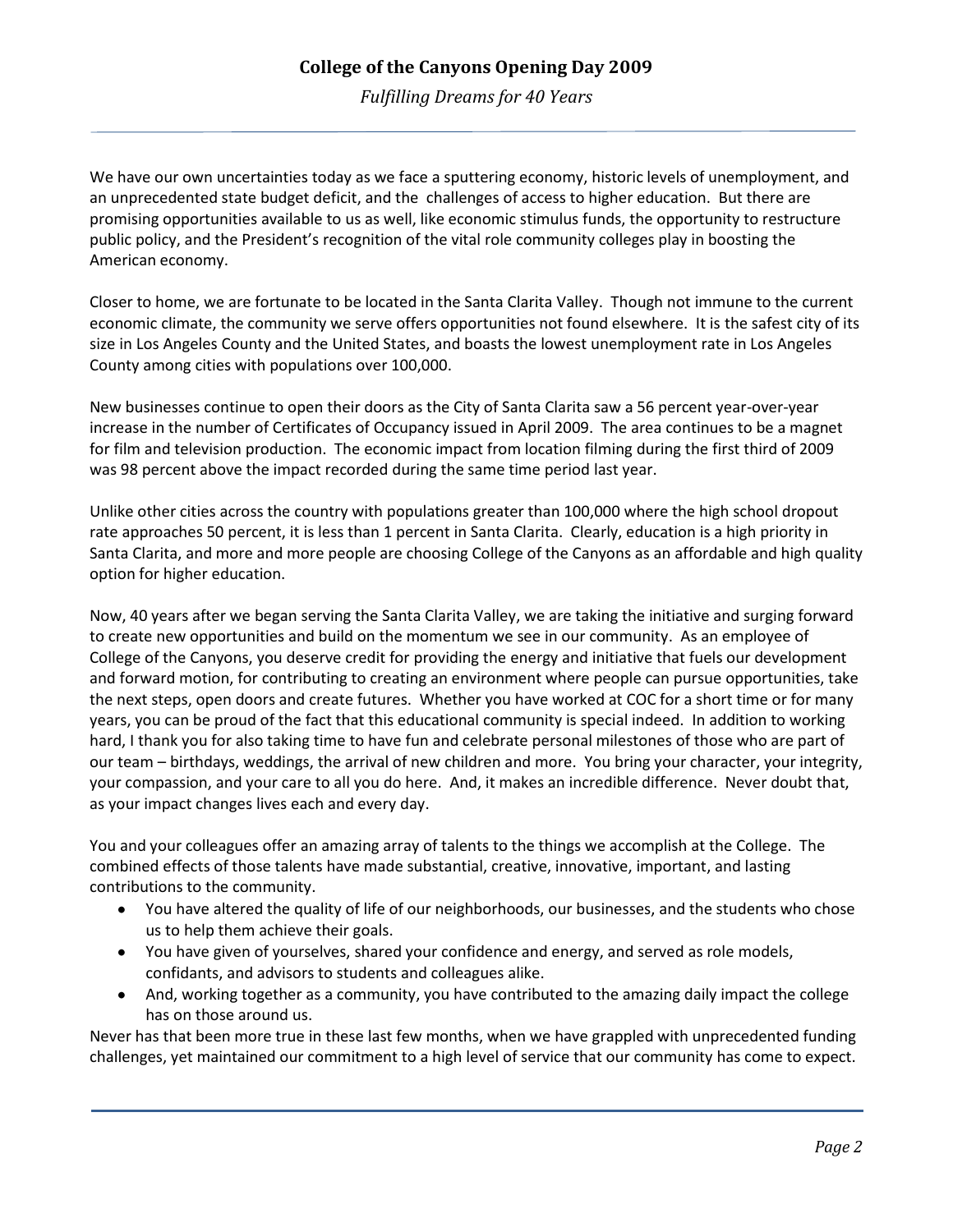*Fulfilling Dreams for 40 Years* 

As Noah benShea said, "Things don't have to be good for us to be great." And, in ever so many ways, we are indeed great!

The results of your character and the foundations you have helped to put in place through your actions, your leadership, your passion, your spirit and your commitment are visible across campus and in our community. This last year alone, the accomplishments have been amazing. Working together, we:

- Secured more than **\$7 million in grant revenue** to fund innovation and needed programs. That infusion of revenue enabled us to train more nurses, help Early College High School students believe they can succeed in college, and put people to work by equipping them with fabrication, nanotechnology, or multimedia skills.
- Opened **"The Zone"** to provide tutoring and structured study time for student athletes.
- Reached out to 5,000 **parents and prospective students** at SCV College Day and helped them realize how College of the Canyons can assist them in reaching their educational goals.
- Expanded the **wireless network** across the Valencia campus, putting technology within easy reach of our students.
- Obtained **National Institute for Automotive Service Excellence** (ASE) certification for the Automotive Technology Program -- ensuring that our program meets or exceeds industry-recognized, uniform standards of excellence.
- Achieved the **full six-year accreditation** of the College and received 12 commendations and only three recommendations for improvement, which affirmed the excellent work undertaken by faculty, staff, and administrators in every part of our campus operation, and the structure and support provided by the Board of Trustees that gives us the freedom to innovate, to take risks, and to distinguish ourselves from others.
- Improved our skills and upgraded our training by participating in **540 Professional Development workshops**.
- Collaborated in a collegial and constructive manner to identify **\$4 million** in spending reductions in response to statewide mid-year budget cuts to community colleges.
- Launched a first-ever **Field Studies** program where faculty representing diverse disciplines teamed up to offer students a hands-on, outdoor learning experience.
- Joined with the city and local business leaders to help the Los Angeles Economic Development Corporation develop the **first-ever economic development strategic plan** for Los Angeles County.
- Launched the **Personalized Accelerated Learning (PAL) Program**, which uses a series of back-to-back, short-term classes to help students master Math and English skills and help them move more quickly into the classes they need to complete a major or earn a certificate.
- Enhanced the visibility of the college in the community by starting the **College Ambassadors** program.
- Opened the **East P.E. Building and tennis courts** and hosted community college state championship soccer games, the Western States Conference Bowl, and the National Police and Fire Games.
- Implemented **seven LEAP projects** and created six more solutions by the LEAP 2009 grads.
- Received the **Service Excellence and Innovation Award** from the United States Small Business  $\bullet$ Administration.
- Won the **Exemplary Program Award** from the Academic Senate for California Community Colleges for the Institute of Teaching and Learning.
- Received the **National Innovative Program Award** from the North American Council for Staff, Program and Organizational Development for LEAP.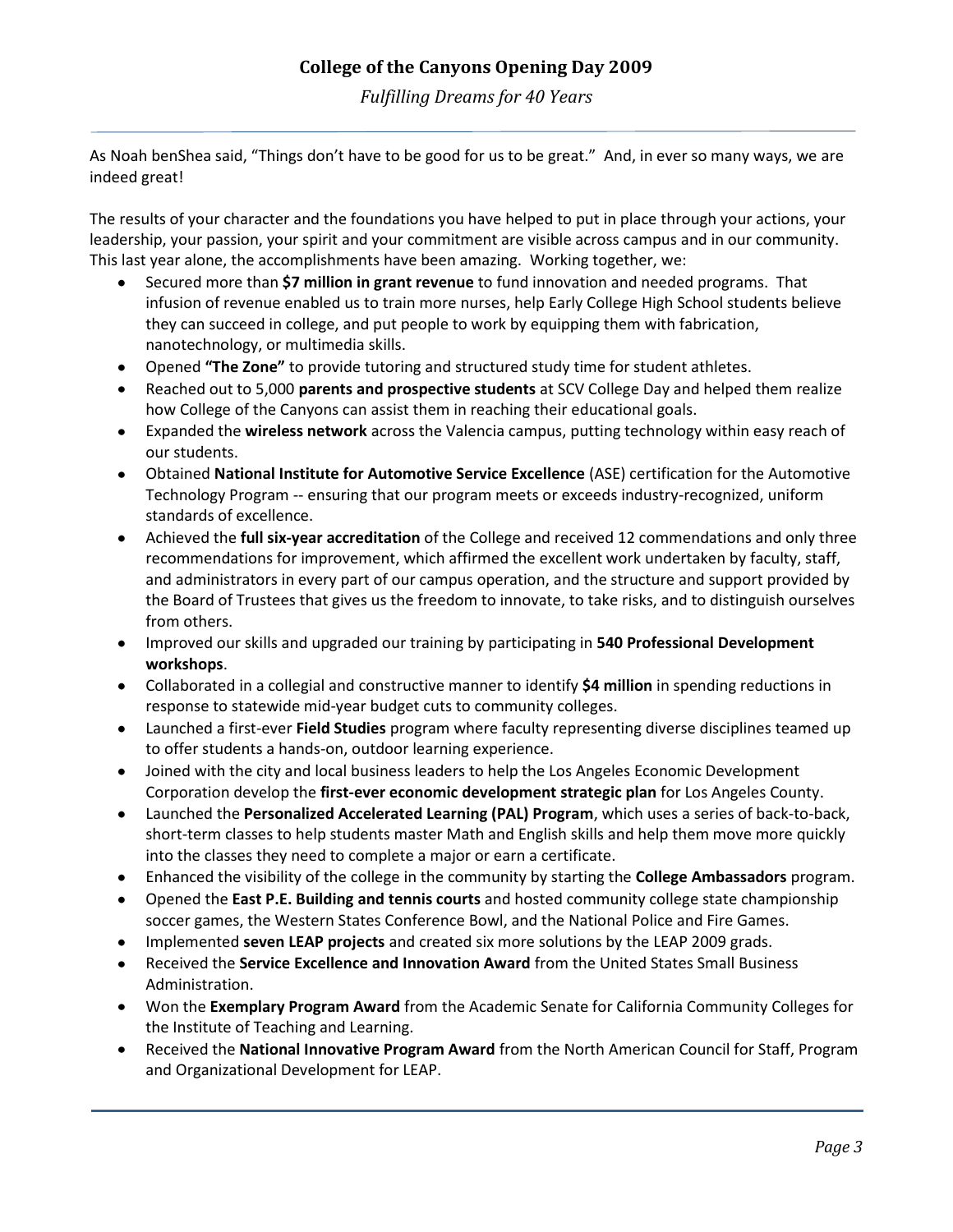*Fulfilling Dreams for 40 Years* 

- Reached out to 90 local organizations and contributed thousands of volunteer hours through the efforts of our faculty, staff and students, which resulted in our Service Learning Program being named to the **President's Higher Education Community Service Honor Roll**. (One of only 39 colleges or universities in California to receive the distinction.)
- Elevated the success of returning students to a top priority by creating the **GO! Program**, which uses short-term online classes to make learning flexible and enable students to achieve their educational goals and move more quickly into new career opportunities.
- Created the inaugural **ARTstART event**, which drew thousands of visitors to the campus in May for a daylong event that highlighted COC's fine and performing arts departments and partnership activities with local school districts.
- Opened the **Early Childhood Education Center at the Canyon Country Campus**, created new learning opportunities for students, and removed a barrier to education by making high quality childcare available for parents trying to balance school and family responsibilities.
- Completed plans for the **Applied Technology Building** at the Canyon Country Campus, which will offer hands-on training in high-wage and emerging fields like solar technology, automotive technology, electronics, construction management, building inspection and construction trades (plumbing and electrical technician) and will submit them for state approval on September 1.
- Served more students than ever by achieving a **95 percent fill rate** in our classes.
- Reduced our 2009-10 operating budget **without laying off** full-time staff, or eliminating programs and services for students and/or staff.
- Offered summer school, which secured **11% more students** than Summer of 2008.
- Launched (fall 2009) the **fast-track Paramedic-to-RN** option in the nursing program to help paramedics make the jump to becoming registered nurses.
- Received a two-year \$400,000 grant from the Chancellor's Office that will help fund the college's **Medical Lab Technician (MLT) program**.
- Were one of only three colleges to be named by the Hewlett Foundation as a **"Leader in Student Success"** for our excellent Basic Skills program.
- Received a \$350,000 grant to create a **welding automation certificate program** as part of the college's associate of science degree in welding technology.

I could fill page after page with the accomplishments you achieved in the last year. Instead, let me thank you for a job well done. When viewed in the overall challenging context in which we found ourselves, with shrinking state resources and constantly changing parameters, as a college community you did an amazing job, and as a result, we distinguished ourselves from the rest!

So what does the future hold? While we don't know exactly what the next 40 years – or even the next five or 10 – will hold, we know we will continue to set the pace for others to follow, blaze new trails, innovate, excel, and lead with quality and distinction.

Author Ernest Holmes stated: "Great things are done by people who think great thoughts and then go out in the world to make their dreams come true." As we look ahead, I am once again reminded of the parallels between now and 1969. As that year hinted at the promises of amazing things to come, so does this new year at College of the Canyons. Because of your energetic efforts and commitment, and those of the colleagues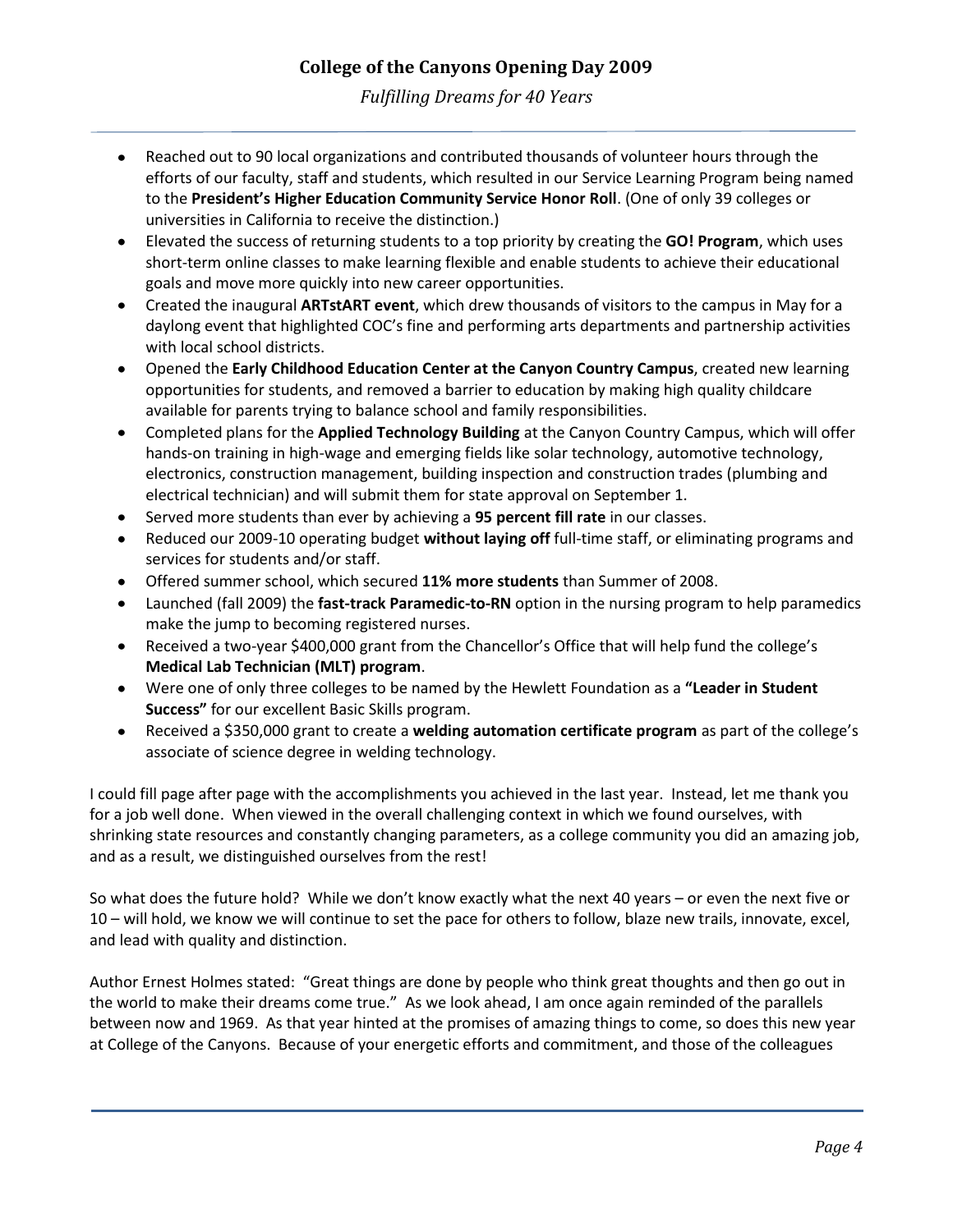*Fulfilling Dreams for 40 Years* 

with whom you collaborate in such innovative ways, many amazing initiatives are in the works and will debut in the 2009-10 academic year.

- First, and foremost, the **University Center** will make its debut in the fall, expanding access to higher education beyond the associate degree level to our community. The center will be up and running with the beginning of the fall semester, and a special Opening Celebration is scheduled from 5:30 p.m. to 7 p.m. on Saturday, October 17. Mark your calendar and plan to join us as we celebrate the completion of this amazing dream and the opening of doors of opportunity for thousands of local residents.
- We will expand our **Medical Lab Technician Training Program**, thanks to a \$400,000 grant funded through the American Recovery and Reinvestment Act (economic stimulus program). College of the Canyons was one of 17 colleges to receive an economic stimulus grant in the state.
- The **Culinary Arts Program** will host classes in its new home at Westfield Valencia Town Center. Occupying prime former restaurant space on Town Center Drive, Culinary Arts students will perfect their skills in a professional-grade kitchen and receive the training that will give them a competitive advantage in a tough job market.
- The City of Santa Clarita's **Work Source Center** will be moved from a hard-to-find location in the community to our campus, enabling job seekers to take advantage of not only what the Work Source Center offers, but also our college's complementary services.
- The long-awaited and much-needed expansion of **Mentry Hall** will commence construction after a groundbreaking ceremony scheduled for 10:30 a.m. on September 10. Funded by local bond money, this project will move forward without any dependence on state resources, and will enable us to meet increasing student demand for media arts classes. When the project is complete, the building will feature a cutting-edge learning environment where students will gain the knowledge and skills needed to succeed in the digital workplace.
- Our 10-year partnership with Los Angeles County Fire Department will enter an exciting new phase when we commence construction on an ambitious expansion of the **Del Valle Fire Training Center** in Val Verde. Firefighters and emergency first-responders will hone their skills with amazingly realistic scenarios and learn new techniques to improve public safety.
- As one of three California Community Colleges recognized by the Hewlett Leaders in Student Success Program, we will conduct **"train the trainer" sessions** for other California Community Colleges in the area of basic skills.

The times are changing faster than we can imagine. As we move into our 40th year of service to the community, the opportunities that present themselves to us will increase, and many will likely be disguised as challenges. Vaclav Havel put it this way: "Vision is not enough; it must be combined with venture. It is not enough to stare up the steps. As today's leaders we must step up the stairs."

Consistent with the spirit and enthusiasm that has helped get us to where we are today, College of the Canyons is definitely stepping up as we move ahead. Few colleges will have the courage or the energy to do so. Fear of the unknown, a lack of confidence, a false sense of comfort in the status quo, and inertia will paralyze some and intimidate others. They will not leap ahead, gain a competitive advantage, or lead and clear the path for dreams and opportunities ahead. Unlike these institutions, College of the Canyons will do all of this and more! As Gifford Pinchot said, "The vast possibilities of our great future will become realities only if we make ourselves responsible for that future."